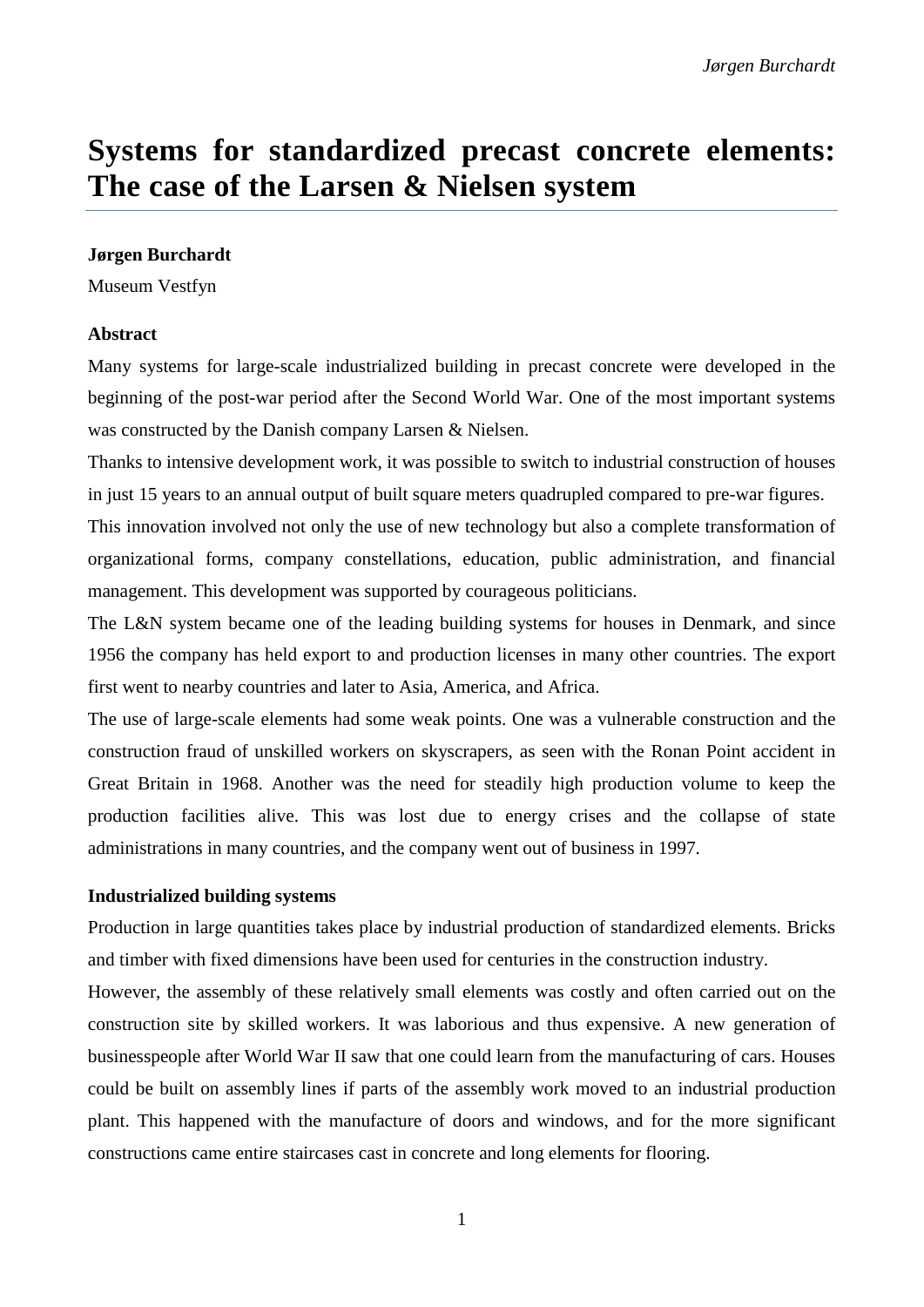

*The over 400 m long Vesterbo building in Værløse created an international breakthrough for LN in 1959. Many countries were impressed by the LN-BO system, including the delivery of elements with everything mounted (Nissen 1984, p. 283).*

France became the leading country in industrial building, as it had long been with other pioneers in the field of concrete, after the engineer Raymond Camus developed a complete building system. He had experience from the car factory Citroen, and he developed a building system based on prefabricated concrete elements. He applied for a patent in 1948, and his ideas were realized quickly. Houses were not built in France alone. In 1977, a census showed that 350,000 apartments were built in 20 different countries. Of these, 300 factories existed in the USSR inspired by his ideas and some based on his approximately 42 patents.

This article mentions another of the important developers of building systems, the Danish company Larsen & Nielsen (LN), Copenhagen (in some English literature spelled Larson & Nielson). The civil engineers R.A. Larsen (1905-1983) and Axel Nielsen (1906-1989) established the company in 1931. It started using elements in the facade when building a hospital in 1948, and after a few years of experience it developed a complete system for assembly construction.

Larsen & Nielsen's first system and its subsequent improved systems had a great advantage. Columns could be avoided by letting walls bear the building. Many other systems had facades as a load-bearing element, but the systems from LN had the advantage that only the internal transverse walls carried the building. This gave the architects a more significant opportunity to unfold their abilities to decorate the facade, which could otherwise become monotonous through the constant repetition of similar elements and small windows.





*The assembly of elements was continually improved. On the left is an assembly of a corner from the Hareskovvej building in 1958; on the right is an assembly from Bellmansgade from 1962 (Nissen 1984, p. 47).*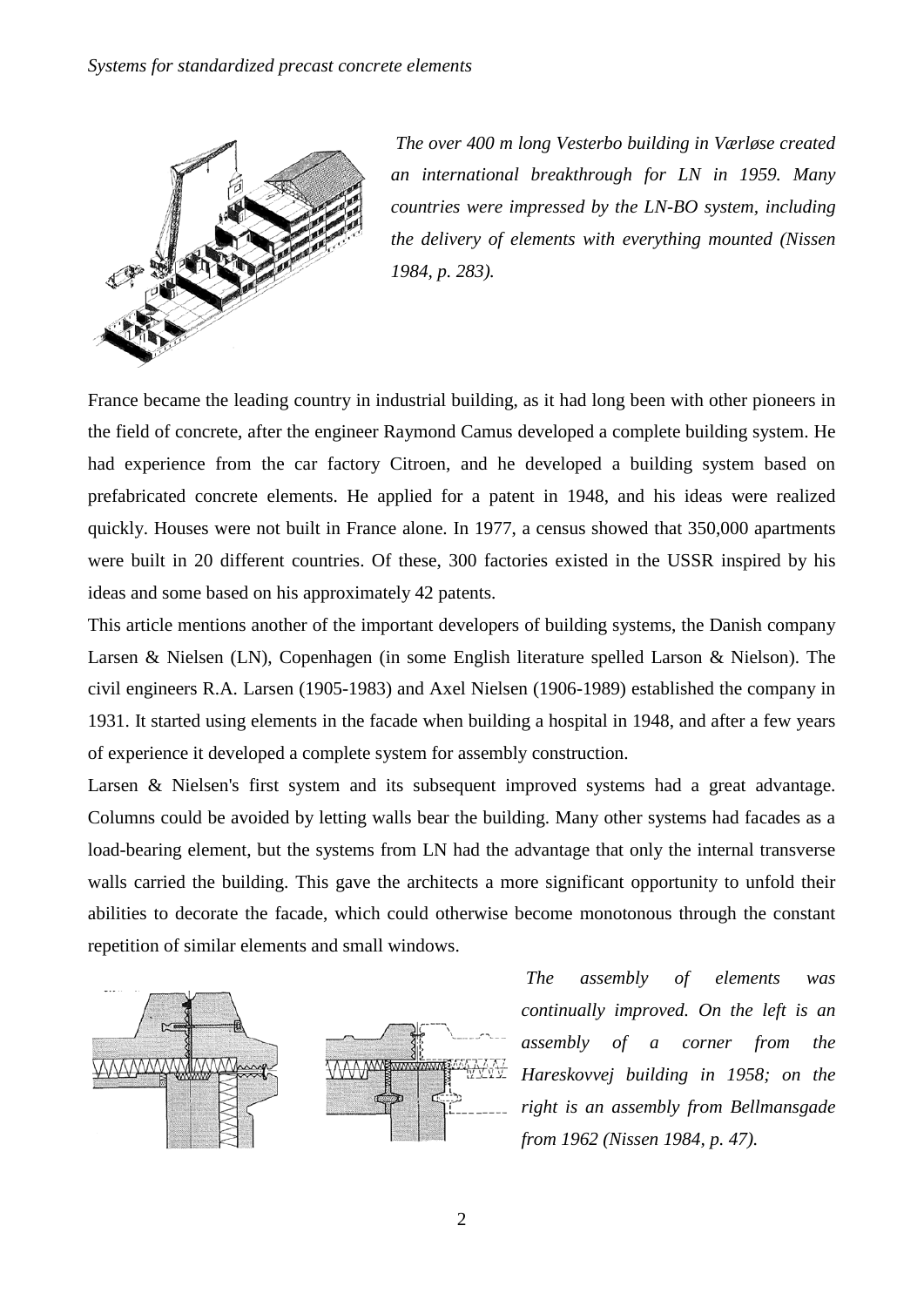*Povl Egon Malmstrøm (1917-1985) helped, through his own consulting engineering company, several companies plan almost all the most important Danish assembly systems (Photo: The Royal Library).*



In total, LN designed more than 25 factories around the world, and the company's worldwide importance in spreading expertise within the industry was significant. In total, the company entered into 53 licensing agreements in 25 countries.

The company had many competitors. In 1965 at least 120 building systems for industrialized construction existed on the English market; however, probably only 40 were usable. A simultaneous description of systems for the heavy panel concrete buildings counted 71 systems. Most systems were developed in countries where World War II had created a great need for renewal. In the English inventory, 19 were British, 11 French, and 10 German. In fourth place came Scandinavia with eight systems.

In Denmark, LN had competition from two companies. One was Jespersen  $\&$  Søn, a system that ended up being licensed in 1980 at 14 factories in seven different countries, and more than 80,000 homes were built according to the system. Jespersen & Søn used a so-called open system, to which other companies could also supply elements. Thus, 80% of its construction was done by tire and wall production standard components.

Another important Danish company was Højgaard & Schultz, founded in 1918. It had already established a cement foundry in 1950. It also became one of the country's huge companies, and its systems also developed towards an open system.

*Construction with elements changed the drawings at the workplace. At left a drawing from traditional construction with information for all subjects, while in element construction, it was only a drawing of the assembly (Nissen 1984, p. 152 and 154).*

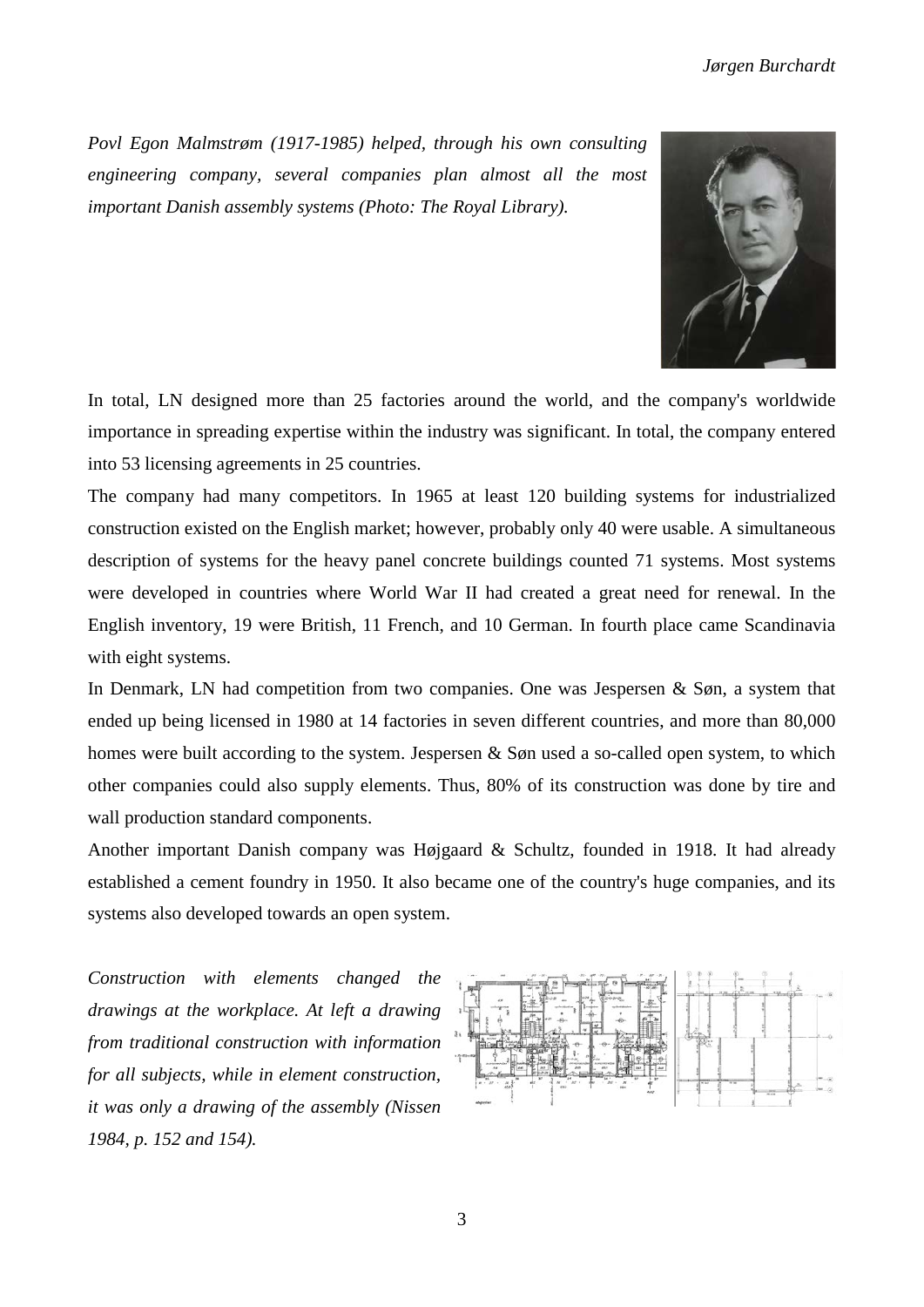

*Horizontal section in joint between facade and exterior elevator tower in the LN-BO system. Many parts had to be mounted accurately to avoid later construction damage. Poorly instructed unskilled workers and failing control was the weakness of industrialized construction (Nissen 1984, p. 301).*

#### **The need for housing**

At the liberation in 1945, the housing situation in Denmark was critical. House construction had stalled and in the following years the redevelopment properties of the big cities deteriorated further due to a lack of materials.

The influx of apprentices to the construction trades was minimal during the limited construction of the war years, and with continued limited construction in the post-war years the number of skilled masons continued to decline. Seasonal unemployment was high. For example, 17,000 out of the nearly 53,000 (32%) unskilled construction workers were unemployed in January 1950.

Therefore, desire rose to spread construction throughout the year. Here, element construction had many advantages: it could be completed in a very short time when elements were cast in parallel with earthworks and load-bearing foundations. It was possible to build during the winter period, as the elements could be installed in almost any weather, and with the house under one roof, the other craftsmen had controlled working conditions.

Wood was especially in short supply, which was a problem when an average of approximately 10 m<sup>3</sup> of wood was used for an apartment around 1950. The former major producers, the Soviet Union and the Baltic countries, supplied almost nothing, which is why Denmark introduced strict restrictions.

The best solution was to completely replace wood with factory-made concrete building elements. Elements for floor separations could be the basis for casting a cement floor. Unskilled people could assemble many of the elements, which was an advantage with the lack of skilled workers. These were all reasons behind the desire for prefabricated construction.

4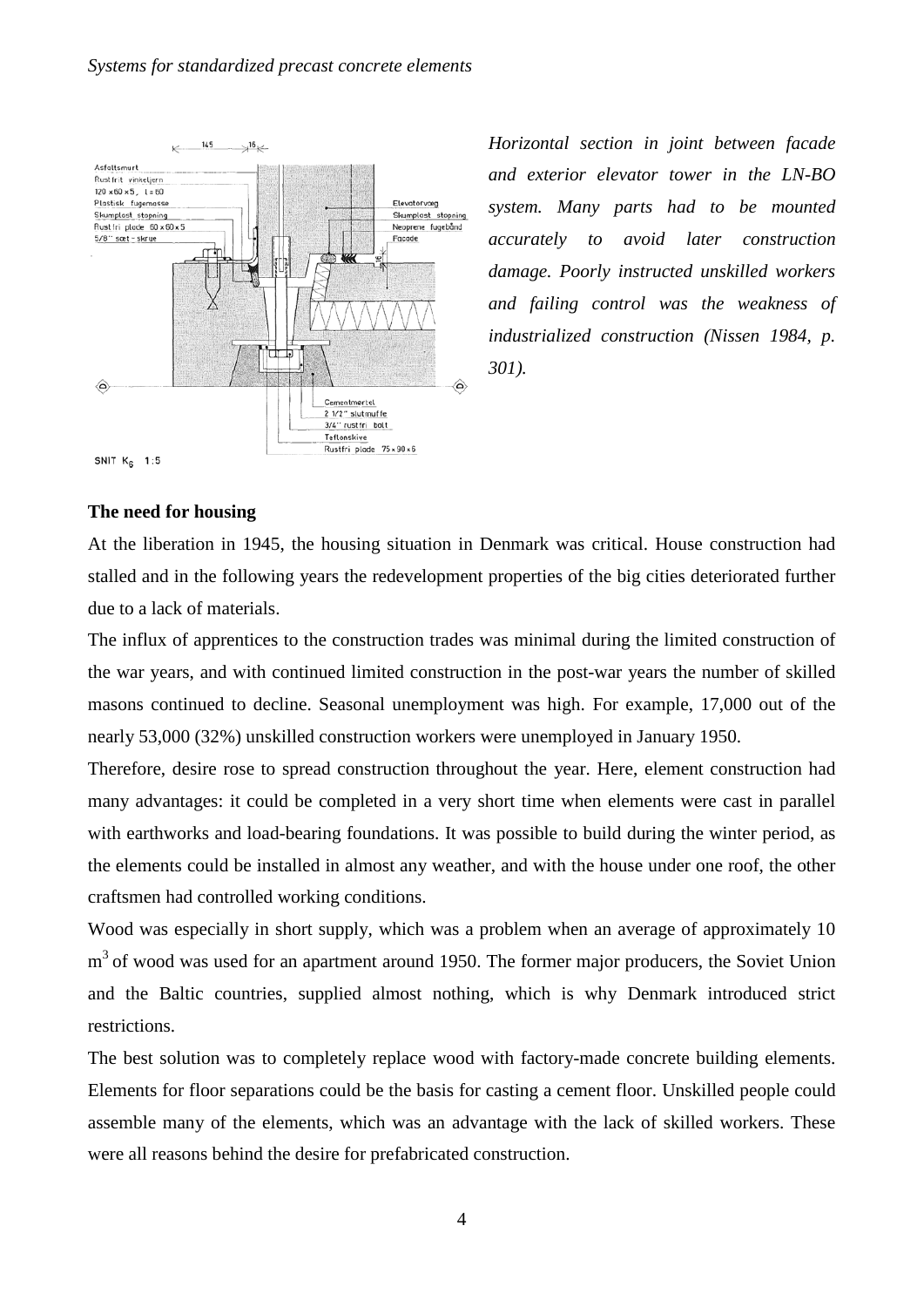#### **The nature of the element factories**

It took many years to learn how to use concrete for building houses. Only a few building parts were cast at the many concrete foundries across the country, which otherwise mainly supplied road tiles and sewer pipes.

Entire houses were cast in concrete as early as 1900. Although the first element houses were assembled in the United States in 1918 and in Germany in the 1920s, the first many years were spent casting in the traditional way: carpenters built a form of wood, and in this formwork the loadbearing walls or columns were cast.

As early as the 1940s, the City of Copenhagen made plans for pilot building, but it took some years before construction on the high-rise buildings at *Bellahø*j began (words in italics are names of important building projects). LN built some of the high-rise buildings erected using climbing formwork, while partitions were cast on site.

A large number of forces worked together to rationalize the construction: a new Ministry of Housing was established in 1947, and a new state research institute for construction got started and worked with the Engineers' Association, the Standardization Council, and many private companies. The work of rationalizing the construction also came to include the standardization of building elements. The initiative was taken by the Engineers' Association's Rationalization Committee, which published a report on the simplification of construction in 1951. In it, a "vertical modularity" was proposed, with a ceiling height of 280 cm, which was introduced as a requirement for statesubsidized housing construction in 1953.

Element construction was not yet mature, but it gave LN an opportunity to work, as the Danish military had to build extensive barracks buildings. It received such large orders that it was worthwhile to build a permanent element factory in a suburb of Copenhagen, Glostrup, in 1951, thanks to support from Marshall Aid. In the first years, 20,000 tons of items per year were produced by 60-70 men. The factory was expanded in 1954 in connection with delivery for construction for the City of Copenhagen. In 1954-1961, production increased to 50,000 t/year. In its best year in 1971, production exceeded 200,000 tons.

Much development work took place in the offices of the rapidly growing company. However, one person should be mentioned in the development of LN's systems: P.E. Malmstrøm. He not only helped LN but also helped develop other Danish companies' building systems.

## **LN's first building system**

The first building system, LN-BO, was a closed system. "Closed" means that the geometric

5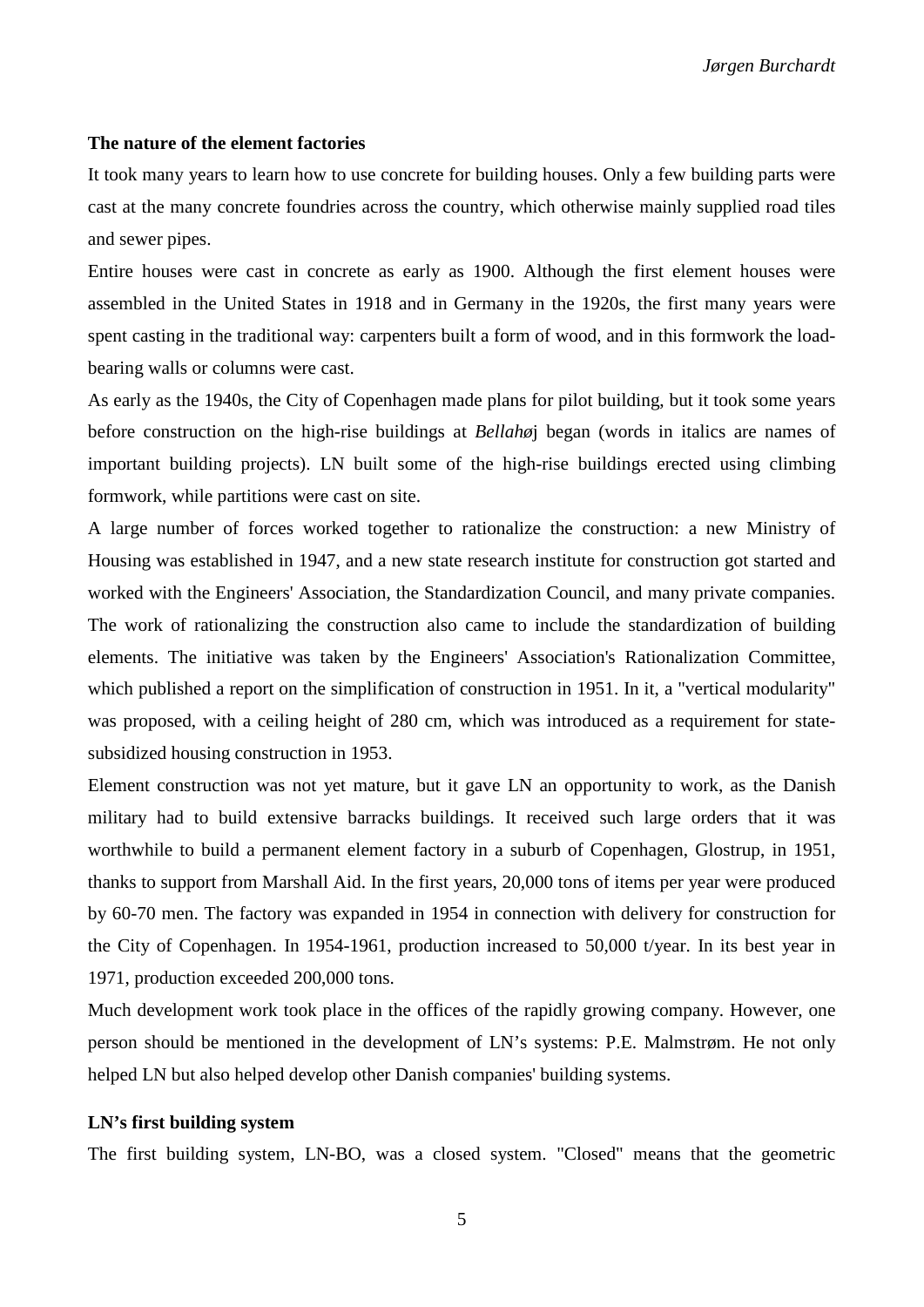configuration of the elements was brand-specific. The connection detail was unique for the company, where one element of one system was incompatible with those of other systems.

It was a complete system because all elements and components for an entire building were included in the package. The design and construction process was included.

Reinforcement bars and hooks that facilitate transporting, handling, and joining the panels were provided beforehand, as well as frames for doors and window openings.

The moulds were the bottleneck of an element factory. They were expensive to manufacture and had a limited life. Eventually, they were made of steel, but were expensive and therefore had to be used many times. For the first building systems a dwelling type consisted of approximately 60 different concrete elements, which could then be assembled into four or five different apartment types.

*Torveparken* in Gladsaxe became the first of LN's buildings constructed by elements. In 1957 the company went ahead with hollow core elements produced in moulds with inserted tubes, which were pulled out the day after casting. This construction used less concrete and reduced the weight.

Completely finished bathrooms with all accessories - including toilet paper holders - were delivered in finished units. Initially, they presented a logistical problem with their weight of 6-7 tons, but later they were replaced by lighter constructions made of fiberglass-reinforced polyester.

LN's first type house was built on *Hareskovvej* in Copenhagen. It was the first eight-story building, which became the starting point for LN's multi-story type house.

The first large project with all parts manufactured at the factory was the *Vesterbo* building in Værløse, built in 1954-1959. Here, sandwich elements with insulation between two concrete slabs were used for the first time. The elements were even finished with glazed windows. The 400 m long house became Denmark's longest house. It was used for a long time as a reference when the company had to sell solutions abroad.

The experiences led to the development of a building system called LN-BO (bo means 'to live' in English). The was first used was on the *Søbækgaard* building in Espergærde in 1963.

A building was typically constructed with floor plates of 2.4 m broad elements, whereas most other Danish companies used 1.2 m. The hollow cover elements were laid on the 15 cm solid loadbearing transverse walls of unreinforced concrete. The decks, normally 18 cm thick, were usually sufficiently rigid for the limited spans of up to  $4\frac{1}{2}$  m. Non-load-bearing walls were 6.4 cm thick with solid, unreinforced elements supplemented with carpentry walls around cabinet sections. Nonload-bearing partitions were traditionally carried out of wooden partitions with sheet metal

6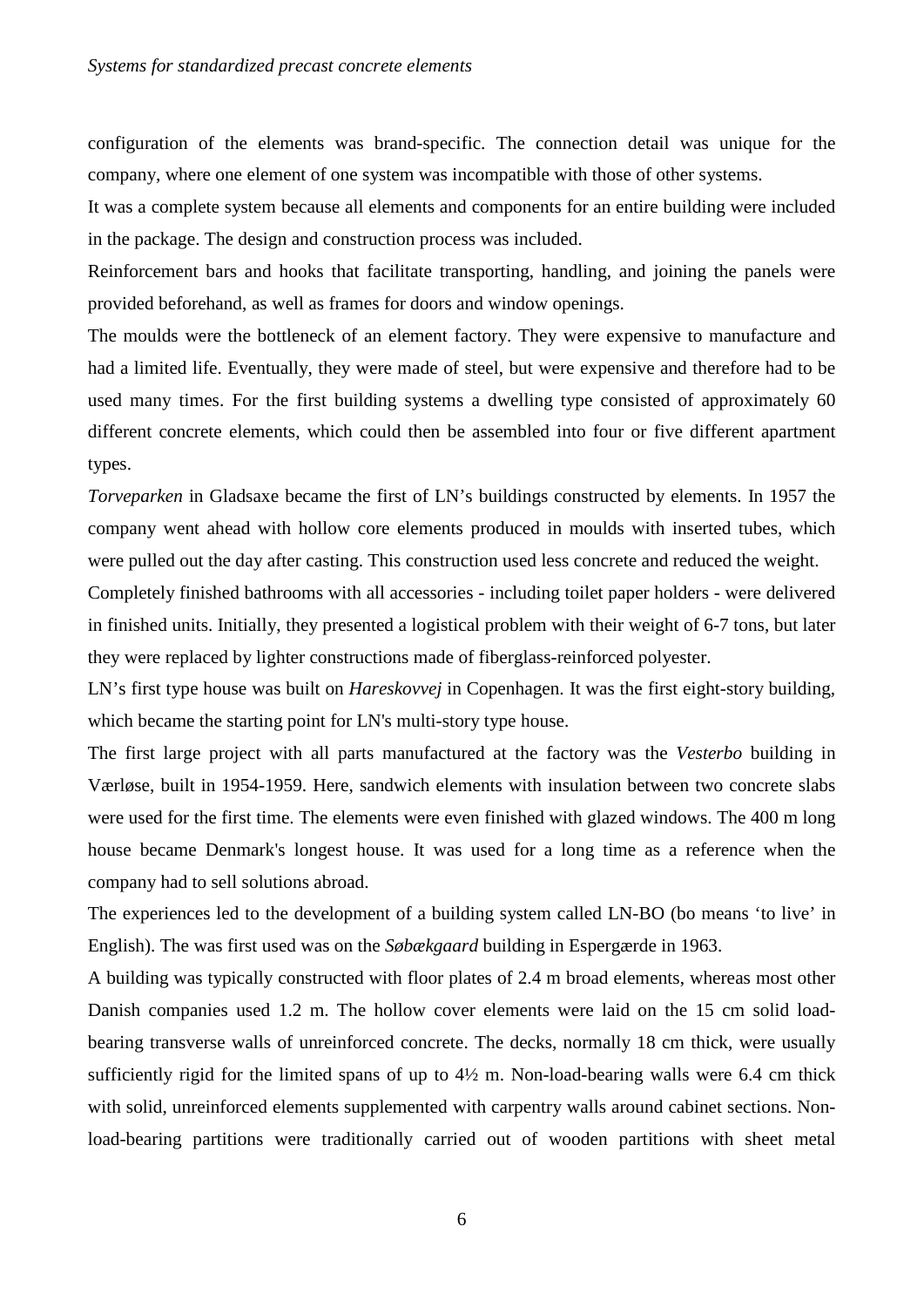cladding. They were replaced by 64 mm concrete elements with surfaces ready for painting work. The painting work was also rationalized, as it was reduced to a spray treatment of ceilings and walls, as the majority of the furniture and installations were supplied with finished surfaces.

Kitchen furniture and cupboards went through a long development from semi-finished products that were processed and assembled on the building to fully finished components ready for installation in the raw house.

This system became a success. More than 9,000 apartments of this type were built in Denmark in 1980.

## **New systems**

There was constant development in the industry, and LN continuously improved its systems. Production techniques were developed at the company's element factory in the 1960s, so tolerances were reduced. This meant that joints could be made without giving jumps and unevenness in the surface during assembly.

A new system, LN-NYBO (NY-BO = new live), was introduced in 1969. Slabs of 23 cm thickness were delivered in spans of 6.6 m, which gave a much freer division of the area between the loadbearing transverse walls.

The new type was not developed for a specific building, but rather made after commercial and production considerations, as well as on a large resident survey (later translated into English by the Canadian Building Research Institute, as it was the only survey of its type at that time). The series length was at least 4,000 apartments, with a minimum of 100 apartments.

*A new developed system, LN-NYBO, was launched in 1968. Its apartments had improved facilities, elements with even more installations built-in, and there were 14 possible combinations of apartments with a net area of 33 to 117 m2 (Nissen 1984, p. 289).*





H.





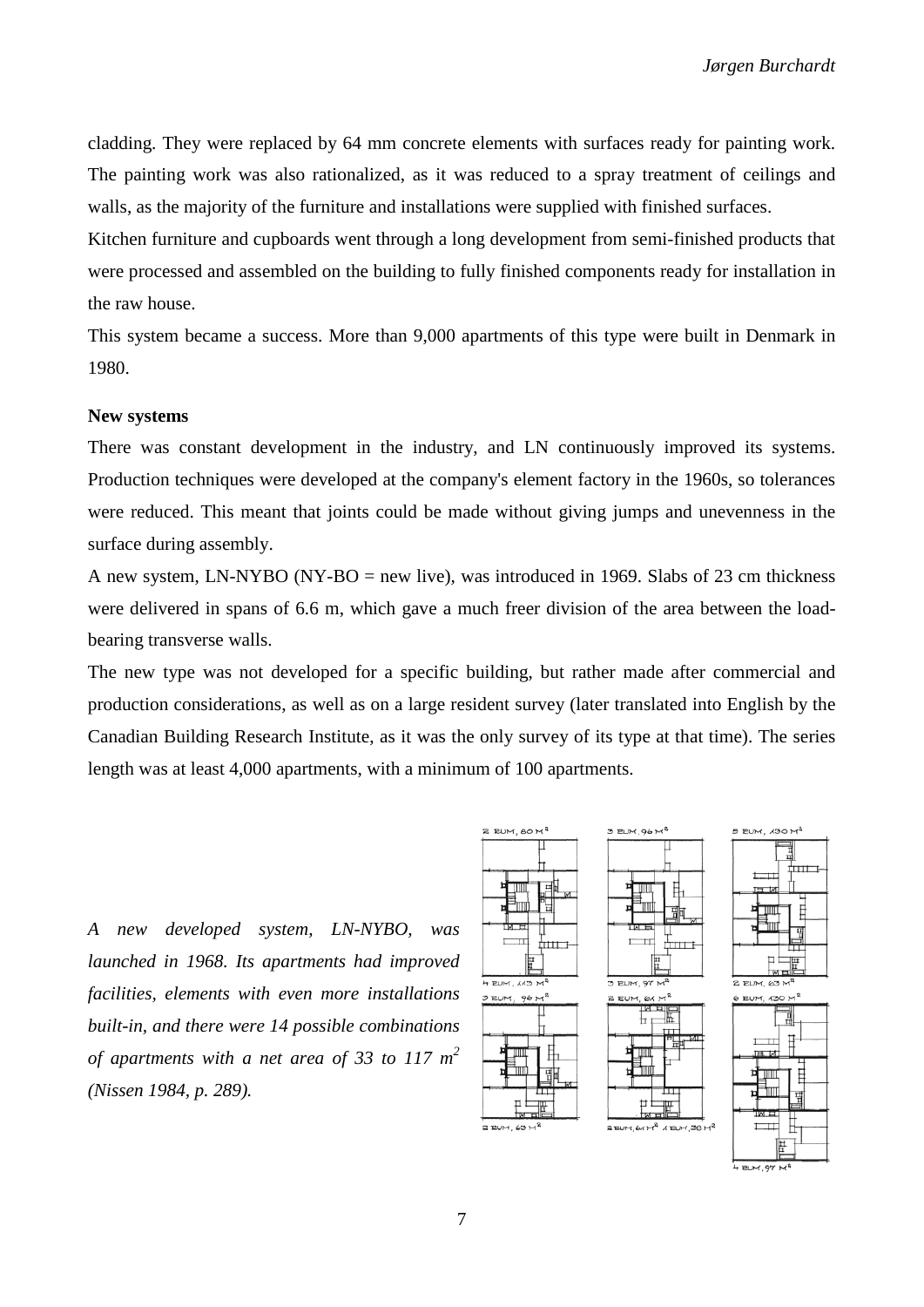The planning for the element factory in Glostrup in the 1970s was based on the goal that LN-NYBO ran on the two production lines. The third production line ran at a new element factory in Taastrup, which was to run *Brøndby Strand* since it was a "foreign project" and not based on one of the company's series.

The company expected to develop new housing types based on a planning period of three years. However, a new project, LN-73, was hit by the Ministry of Housing in 1972 when it demanded a decline in the cost of new social housing. The quality had to deteriorate and the maximum size of the apartments was reduced to 80  $m<sup>2</sup>$  on average. It was announced in a circular, popularly called the "Tiled stove Circular". The average LN apartment in social housing in 1966 was 74  $m^2$ , while it had risen to  $100 \text{ m}^2$  by 1971. At the same time, equipment and materials were improved with more built-in cabinets, flooring from extra-flamed beech to ash or oak. The refrigerator grew from a 125 l to 350 l fridge and freezer. At the same time, there was better ventilation and double-glazed windows. In addition, there were many improvements outside the apartment with more and larger hobby rooms; the playground equipment increased as well. Parking spaces were increased from 1 to 1½ per. apartment. Traffic segregation had been introduced, and more was sacrificed on gardens.

The desire for the sharp cuts meant the LN-BO system had a revival, and 2,000 apartments were built with certain modifications.

However, the time of the high-rise building was over, and thus the efficient mass production also stopped. It became low-density buildings instead. A new system was launched in 1974, LN-Hylde Bo, which was first used for the residential development *Hyldespjælde*t in Albertslund. The current demand for low-density buildings meant a new development. The insulation layers were nine cm thicker, and PEX hoses were used for water pipes. It was a heavy construction with large elements on spans for up to 6 m. The load-bearing elements weighed more than 5 t, and tires even 5.7 t.

In the period 1962-1974, 7,751 LN-BO type apartments were manufactured. During the same period, one-off projects were built on 9,286 apartments, of which included *Brøndby Strand, Valby Gasværk,* and *Stjernen*. In *Brøndby Strand*, LN's design department was only involved as an assistant in the planning. The planning period was ten years, which is why it was not easy to plan an optimal production rate at the element factory.

# **Element export**

During periods of surplus capacity at the element factories, employment could be maintained through the export of elements. Although the transport costs naturally amounted to a fairly high extra cost, it could pay to bid on construction projects far from Denmark.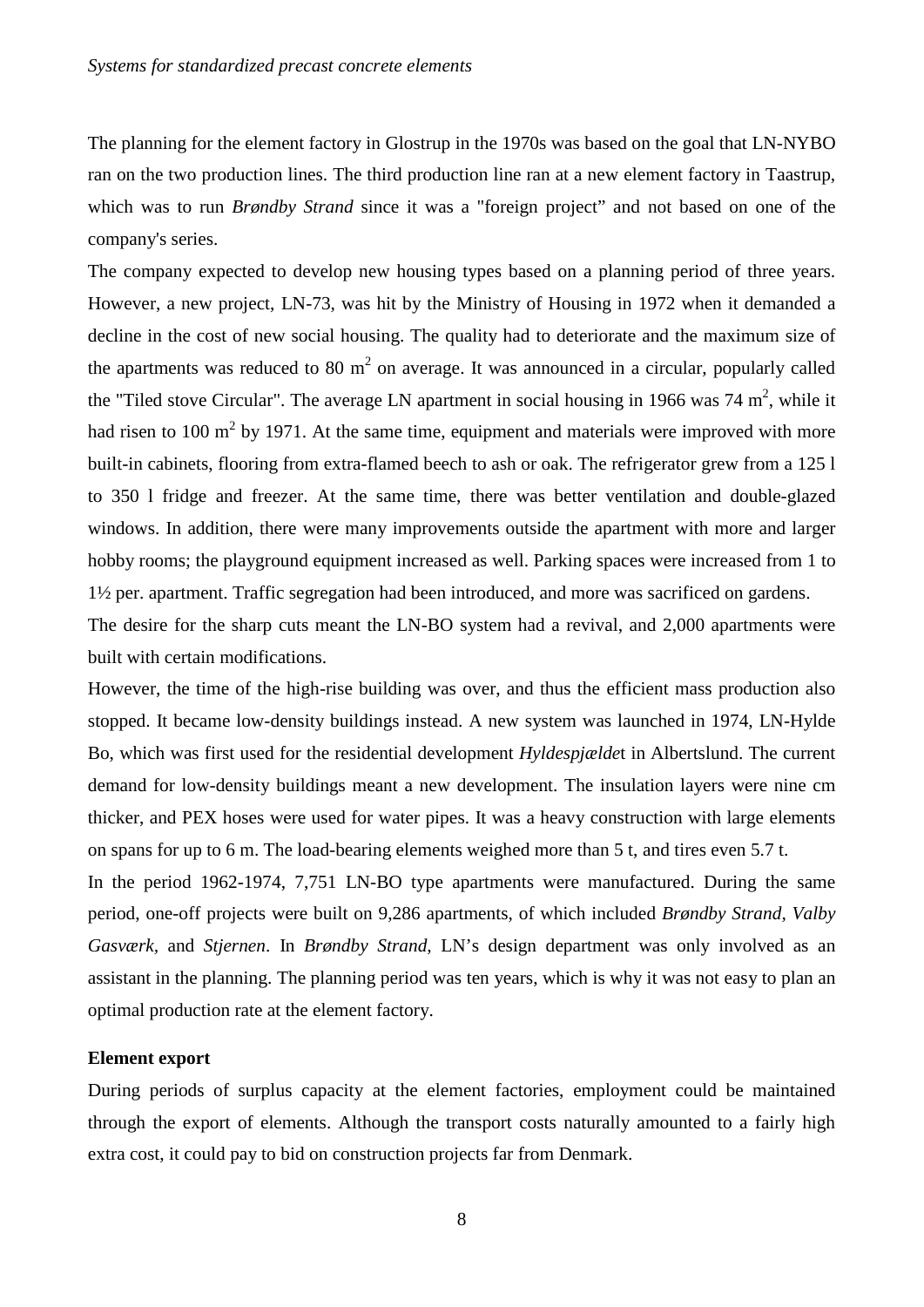Hamburg was in dire need of housing after a flood disaster in 1962, and finished elements were delivered on 1,000 *Bellmansgade*-type apartments. The great need meant that a dispensation was granted from the strict German building regulations.

Many elements for Germany were also supplied by an element factory in Hjallese on Funen, which was produced under license. The railway in Funen had a direct connection to Germany, so the elements did not have to be transported to ships along the way, as was the case with the occasional deliveries to Sweden and Norway.

In 1966 it was delivered to Berlin in connection with the start-up of a new licensed factory in Berlin.

*Institutions, office buildings, and, as here, the factory hall type LN 02 were a large part of LN's building activities. Despite standard types, the customers' individual wishes reduced the possibility of a significant system export (LN archive, Danish National Archives).*



# **Commercial buildings, schools, etc.**

Construction of factories, offices, and warehouses was also on LN's building program based on typified, prefabricated projects. The majority of the constructions were in the Nordic countries and England. It was a rational construction with a high degree of completion. It also developed into type houses, although there was rarely mass construction, as in the case of large construction projects, but often tailor-made projects for each company's fabrication based on one type.

However, warehouses were produced in large numbers in two types. One type had a main girder across the neck vessels, while the other type had main girders with roofing sheets between the facade and the main girder in the centreline of the building.

Similarly, types were also developed for schools, care centres, and skating rinks. Schools became somewhat widespread based on a type first built on Funen in 1963 (hence the Funen Plan). A number of architects set up a design studio in collaboration with a number of schools, the "Central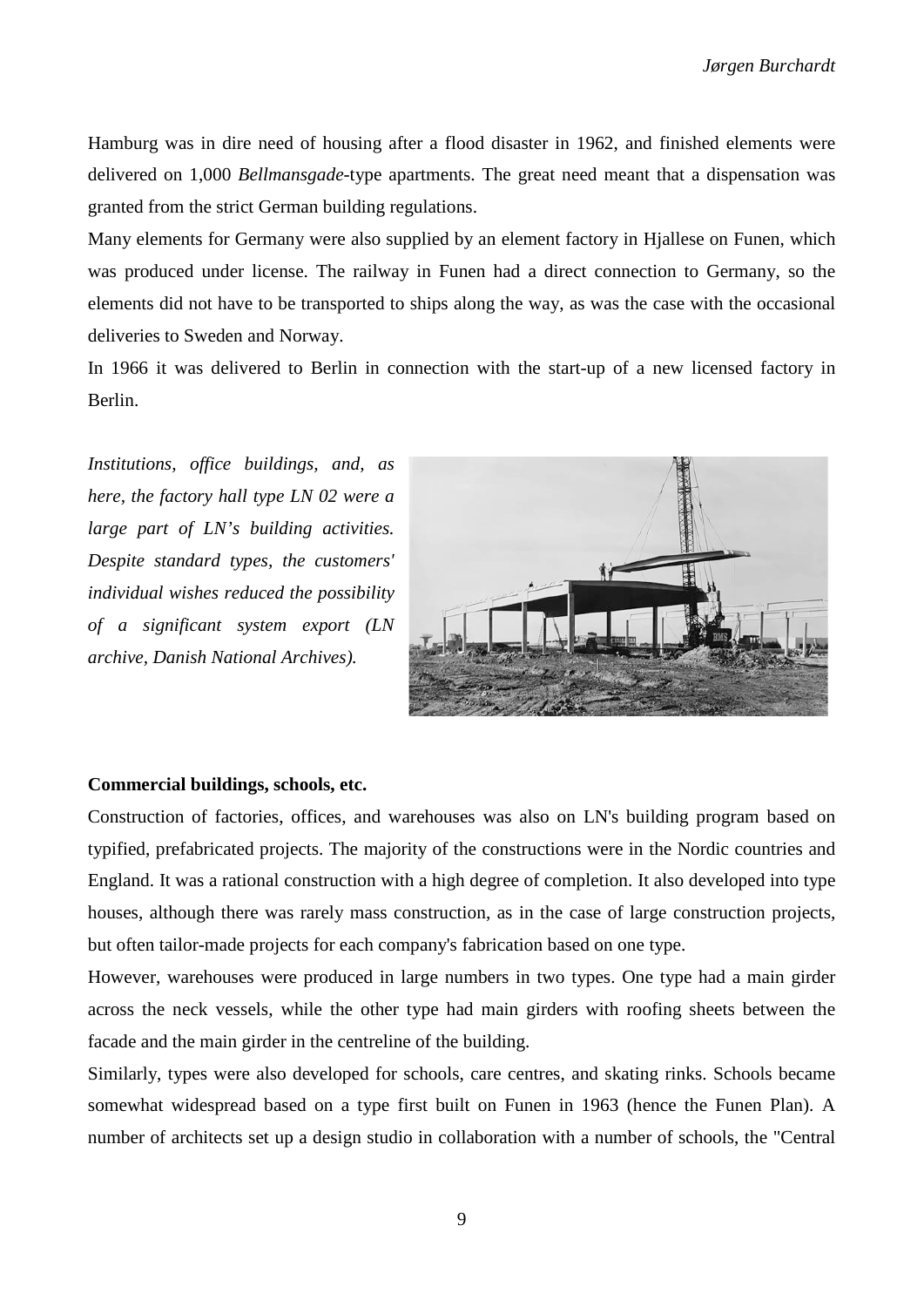Office for Practicing Architects on Funen". The state supported the construction, and in the first years more than  $100,000 \text{ m}^2$  of schools were built. In 1983, a total of 110 schools were built with a total floor area of  $477,000 \text{ m}^2$  in Denmark. The construction was based on 12 different building types.

The company tried several times to produce single-family houses, but it was usually only for a few experimental houses. Among other things, a villa was built in Switzerland.

# **Purchased licenses for manufacturing abroad**

The first licensing agreement occurred in 1956 with Ungdomsbyg in Oslo, Norway; the first contracts followed in Sweden, Germany, the Netherlands, and England soon after. These agreements were with existing companies that wanted to mechanize and systematize their housing production.



*One of the factories based on license was opened in 1965 in Sunderland, Great Britain, by Taylor & Woodrow – Anglia (LN archive, Danish National Archives).*

No guarantees were given in relation to the quality of the construction, but the licensees could see the quality from the factory in Glostrup and from the finished homes in Denmark. The agreements went on a percentage charge of future sales.

Demand abroad grew, and in 1966 a special department was set up to take care of sales abroad: Larsen & Nielsen Consultor.

In Hungary and Czechoslovakia, factories were built with a desire for a high production rate. LN supplied Europe's largest element factory to the state-owned construction group, Stavebni Zavody Praha, in Czechoslovakia. The Malešice factory had seven production lines for horizontal moulds.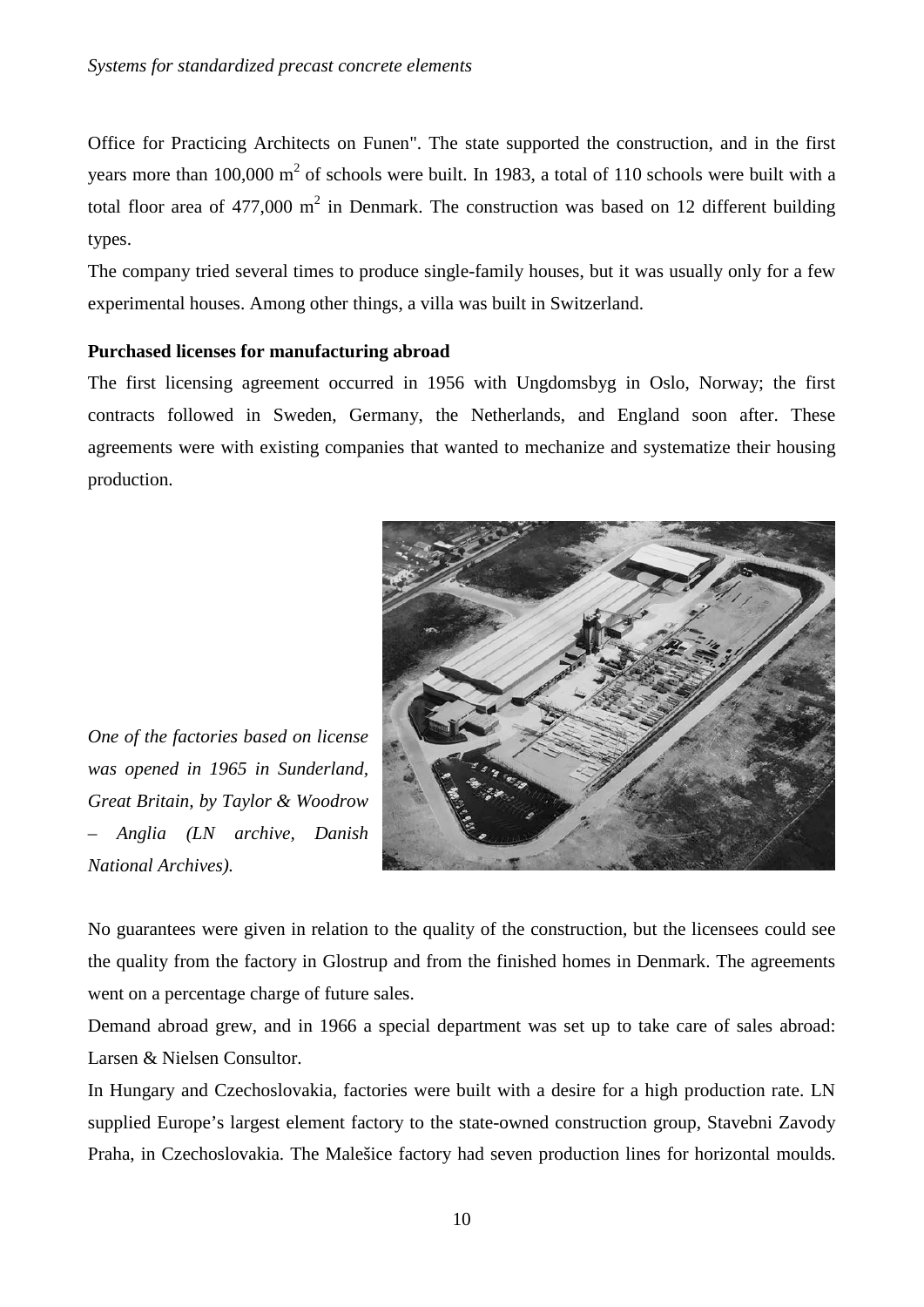Here, LN had to guarantee a production capacity of a promised quality. Governments did not trust a local licensee to provide this service.

Germany became the biggest market. The need was great, but tight and outdated local building codes prevented large success. By 1980, more than 24,000 homes were built under the LN system. The first licensee factory was built in 1959, and later element factories were built in Schleswig-Holstein, Hessen, Berlin, and North Rhine-Westphalia.



*Collaboration with local licensees was necessary to handle, among other things, the many different local building regulations. Betonfertigbau West did it in Cologne with the complex Neue Heimat (LN archive, Danish National Archives).*

In the United States, the RELBEC consortium in Puerto Rico was merged with the International Basic Economy Corporation and the Rexach Construction Company. The factory opened in 1972 after two years of preparation. One- and two-story single-family houses were produced, but only a few elegant high-rise buildings were built, and in 1975 a planned municipal housing development fell away, RELBEC went bankrupt, and the factory closed.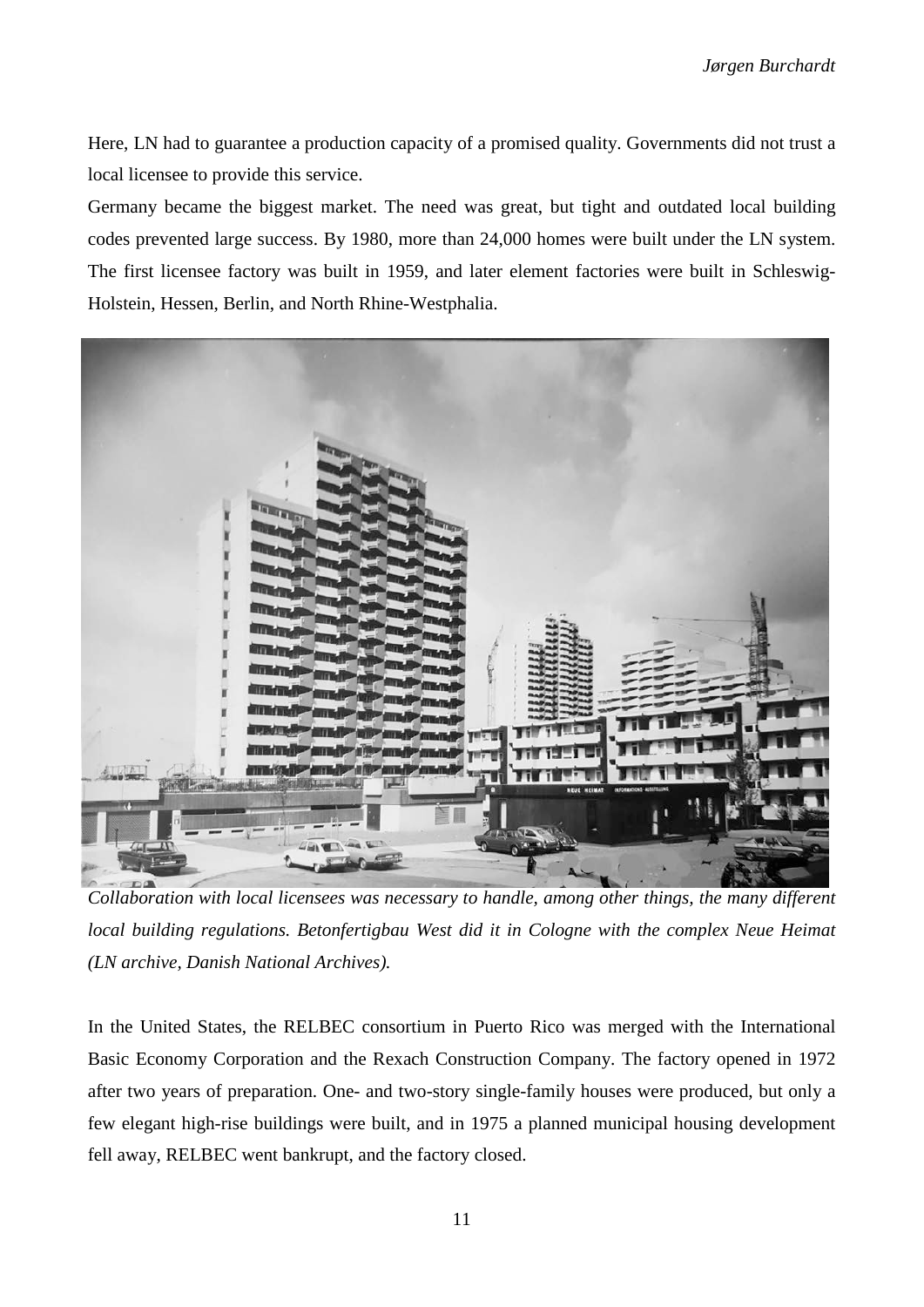

*Patents were essential to LN for the company to maintain its position as one of the world's leading suppliers of finished element foundries. This casting machine for smooth slaps was patented in 1971 (patent GB1402317A).*

Licensing in the first years was mostly based on 10-year contracts. In recent years, the contracts were based on the payment of direct services. All in all, however, the sale of licenses abroad comprised only a tiny part of LN's revenue.

LN never succeeded in developing international housing types. The building regulations and traditions of the individual countries were too different from the Danish ones. It also meant that no additional components could be sold.

In 1960s Spain a number of buildings were built in Barcelona with the Construccion Industrial de Edificios S.A. (CIDESA). However, the raw house was cast on-site and provided with prefabricated facades of concrete sandwich elements. In 1972, a new element factory was built near Barcelona to manufacture 100% LN constructions. Another factory was built in 1974 in the Alcala de Henares in the province of Madrid. As a result, the annual capacity was approximately 3,000 apartments.

The Anglo-Danish engineer Ove Arup arranged contact with one of England's largest construction companies, Taylor Woodrow-Anglian, and since 1963 a number of significant buildings have been built in the London suburbs. Later, construction continued in Sunderland.

One of the English buildings has become world-famous in a tragic way. The 1968 *Ronan Point* accident became a critical event for not only LN, but for the entire industry. Two months after construction, part of a 22-story high-rise collapsed after a gas explosion, and four people were killed after a cascading collapse. In England alone there were 600 buildings of that same type. Restrictions were immediately placed on the use of gas in high-rise buildings. The accident gave rise to a revision of building regulations around the world so that high-rise buildings were better equipped to withstand unforeseen events and strong winds. When new technical problems arose, investigations showed heavy construction fraud in the *Ronan Point* building, leading to nine highrise buildings being demolished in 1991.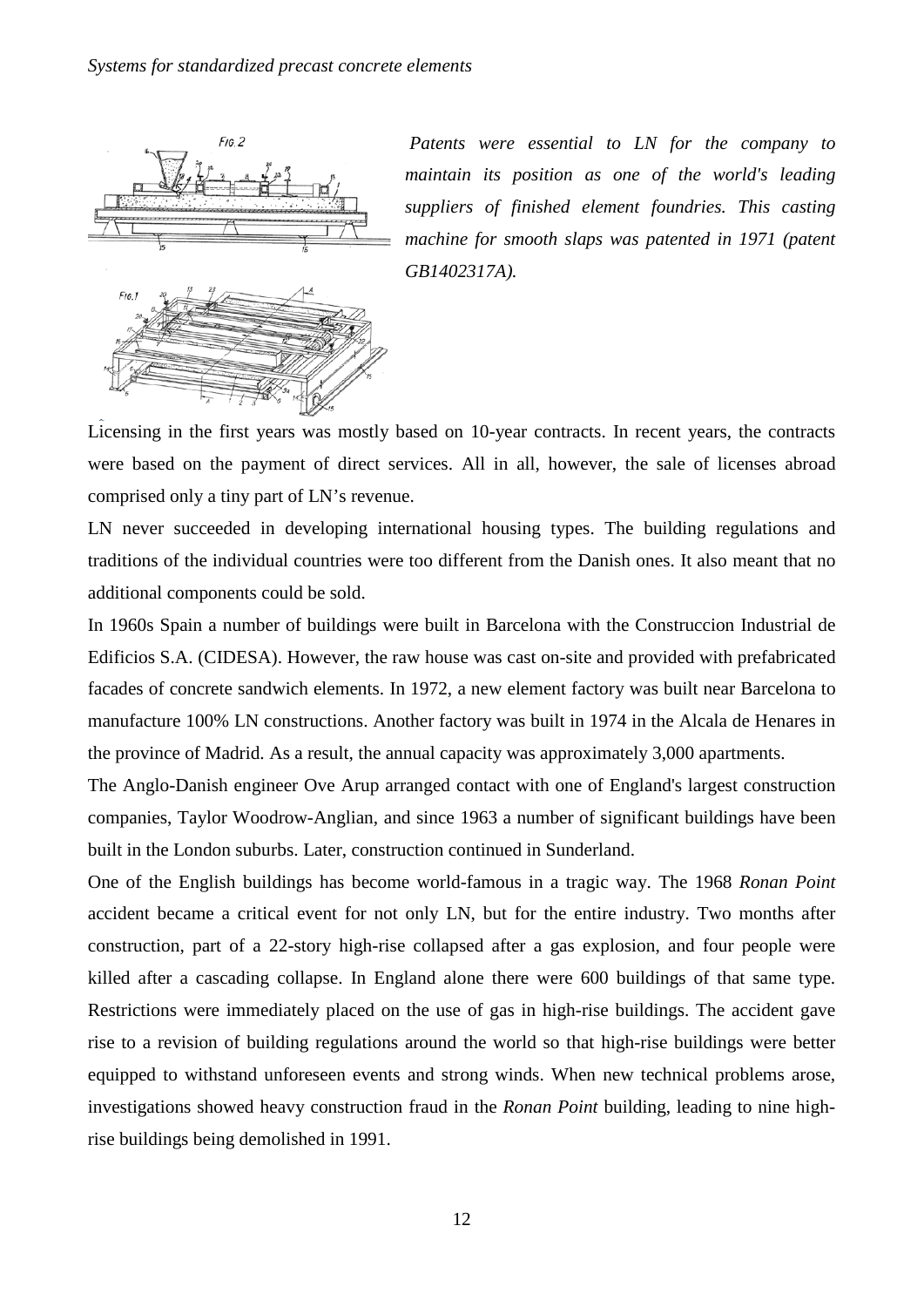*A gas explosion in a 22-storey house, Ronan Point, near London, showed that high-rise buildings were not designed to withstand extreme impacts. Building authorities worldwide then had to revise their building regulations (LN archive, Danish National Archives).*



# **International technology transfer**

LN was active in technology transfer. The company thus exchanged knowledge with the Soviet Union and other Eastern European countries, which had extensive experience in assembly construction. In 1966, a visit was arranged by a reciprocal visit with the Soviets. For 20 days a strong group of actors of industrialized construction studied assembly construction in Moscow, Leningrad, and Sochi on the Black Sea. Similarly, Russian engineers gained access to Danish factories and construction sites. The co-operation also took on a formal character in 1972-1973, when the government signed agreements with both the Polish and Soviet ministries on co-operation.

# **Outside Europe**

Following the first licensing agreements in highly industrialized countries, LN sought customer potential for package-deal deliveries in middle-developed countries. The least developed countries were avoided as industrialized construction required a certain infrastructure level.

One of the first projects outside of Europe was realized in Asia. In 1966 a partnership was formed with Gammon Southeast Asia Berhad Ltd. to build housing for the city government of Kuala Lumpur in Malaya. An element factory was established in order to build 3,000 apartments. In 1969 the buildings were completed at a very modest price, which is why everything should be cheap in the 40  $m<sup>2</sup>$  apartments. For example, there was no flooring.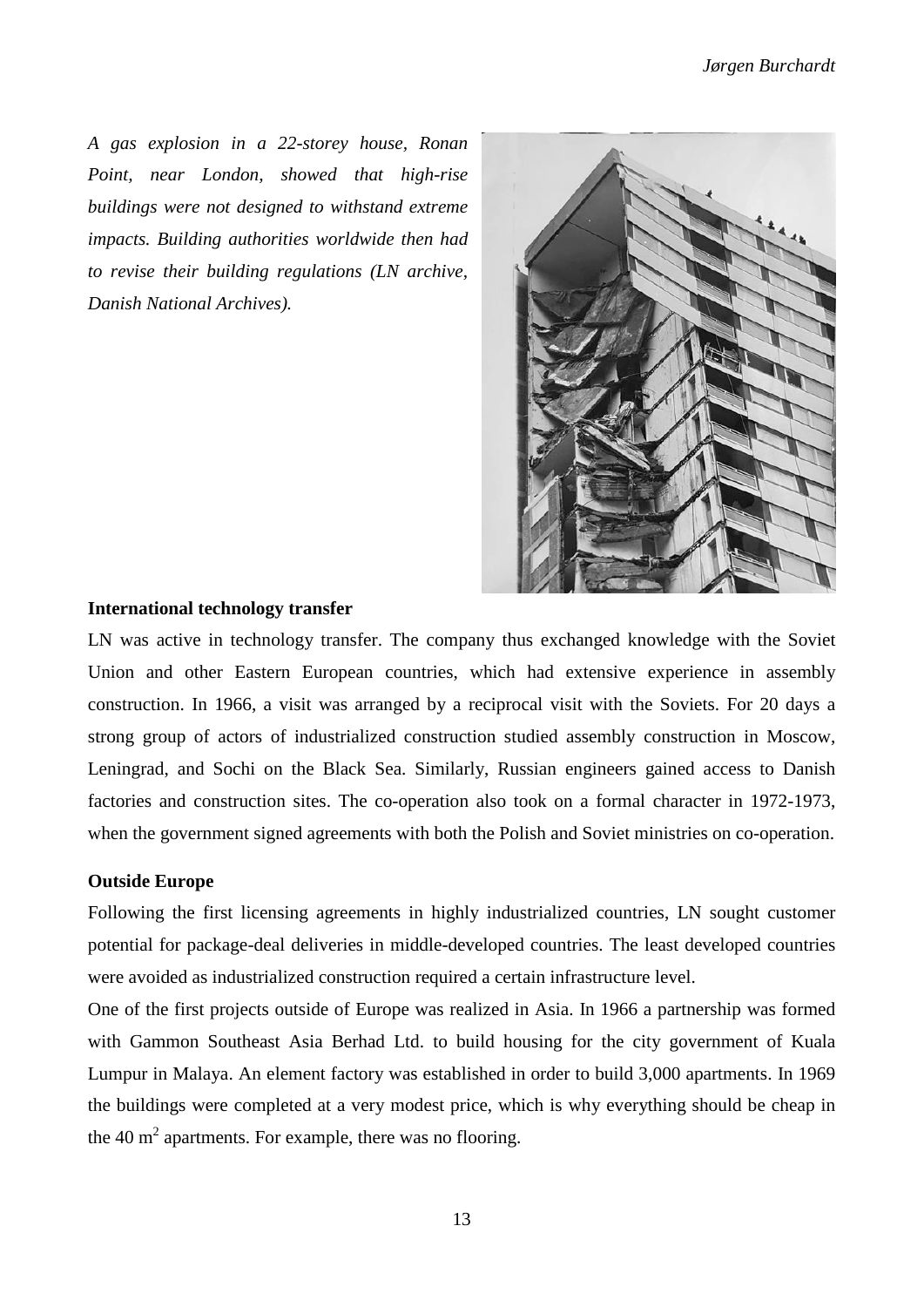

*Brøndby Strand became one of the country's largest construction projects between 1969-1974, with 2,850 apartments spread over buildings in two, four, and 16 storeys. Other firms carried out the work of engineers and architects. The oil crisis stopped LN's large projects in Denmark (Suburban Museum).*

The oil crisis of 1973 dampened construction in Europe, and interest in construction exports grew in the industry. The trend was supported by various government measures through fund support and export credits. There were also a number of bilateral agreements with other countries in the form of agreements on technological cooperation and arrangements for construction symposia. These were mainly held with countries in Eastern Europe, the Middle East, and the Far East. LN hosted nine international congresses with broad exchanges of technical information during the 1970s and 1980s. The Middle East became an important area of work for many years. Major construction projects resulted from a lengthy diplomatic effort by the Danish government. The foundation was laid when the Iranian shah visited Denmark in 1959, where he visited companies such as LN. In 1974, the Iranian finance minister visited the country and signed a series of supply agreements, including the construction of 20,000 homes a year for five years.

In a wave of enthusiasm for industrialization in the Middle East and Asia, there was great interest in receiving know-how. LN offered the Egyptian Ministry of Housing a staff member free of charge to thoroughly analyse the entire issue surrounding industrialized construction. The ministry established a department to assist the country's 11 element factories.

LN offered a total "package" to Egypt, Iraq, Saudi Arabia, and South Korea. In addition to the actual construction of a factory, training programs and management services were included. Until the mid-1980s, 12 of these packages were delivered. Despite the war between Iraq and Iran, LN continued to build a number of element factories in Iraq.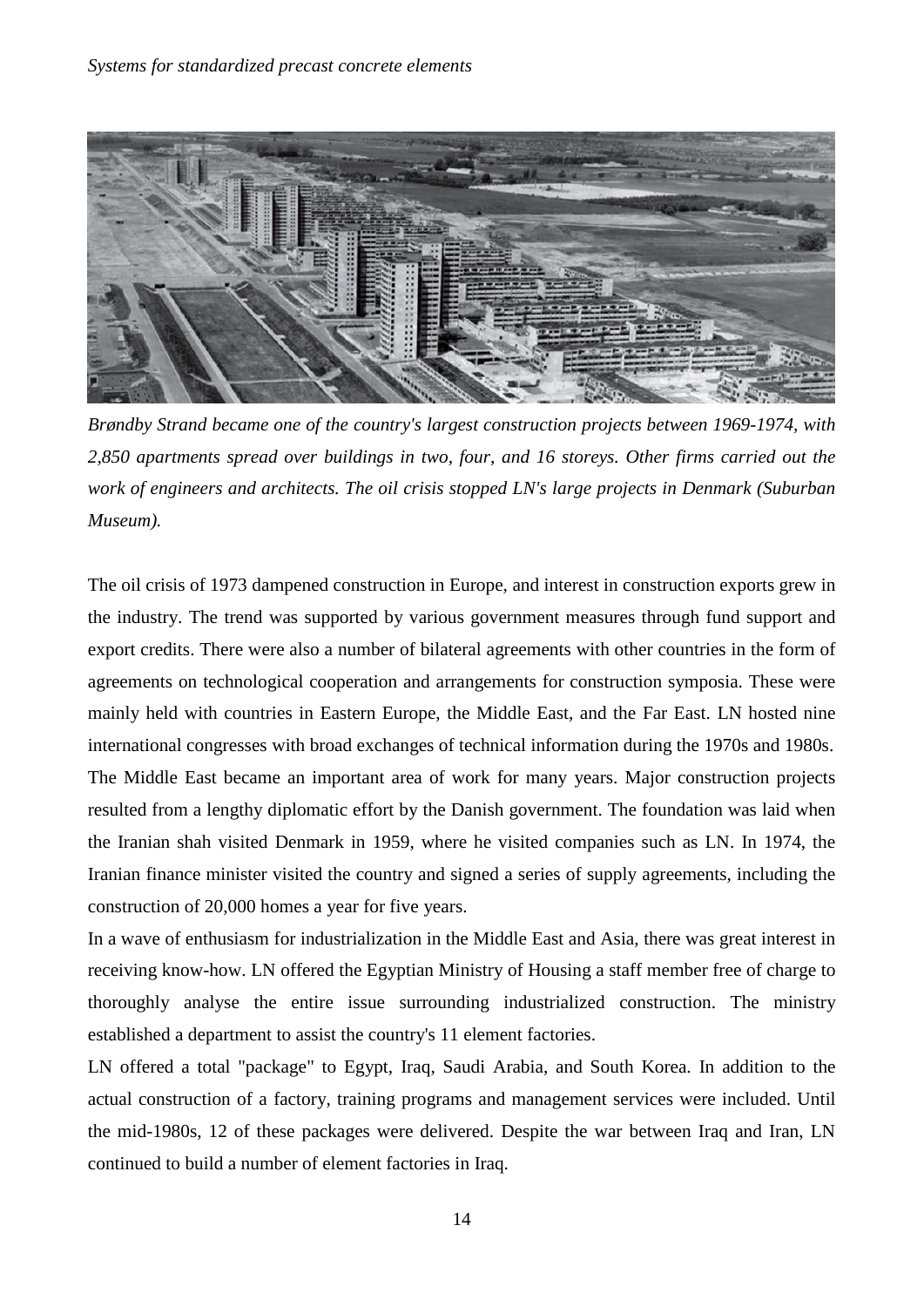#### **Conclusions**

The construction company LN moved early into element construction and quickly gained a leading position in Denmark. When the state started supporting large construction projects in the 1940s, LN had the opportunity to become one of the most significant participants.

The technique was based on transverse walls as load-bearing elements, whereby the facades gave the architects an opportunity for creative expression. In this way, the technique had an advantage over systems , where the facade as a supporting element limited the architectural possibilities both aesthetically and spatially.

Establishing their own element factories in combination with the logic of element construction for planning all details and tight time management meant organizational change for LN. The company became a system supplier, and for many large building projects LN also became a total supplier with many permanent employed architects and engineers. It could deliver buildings at a fixed price and at the agreed time in a turnkey contract.

The construction method was rational in continuous production, and at the same time the transport of the heavy elements gave a natural boundary at a distance of 200 km between the factory and construction site. These conditions were met in the years after the war when the need for new housing was great. There was also a great deal of political attention at the same time, so public authorities provided conditions for the large number of new buildings.

Thanks to the good conditions in Denmark, the Danish company had developed good systems that were continuously replaced by improved versions. It provided exports to many European countries. The company's technology became important with production in 25 countries. In addition, the company was important through effective exchange of knowledge with other countries, e.g., in Eastern Europe.



*LN built 216 schools in Baghdad on a total of 715,000 m2 based on the model from the Danish Funen Plan. The project did not become a faithful copy, as conditions had to be adapted to local conditions and the possibilities of an existing element factory (Nissen 1984, p. 401).*